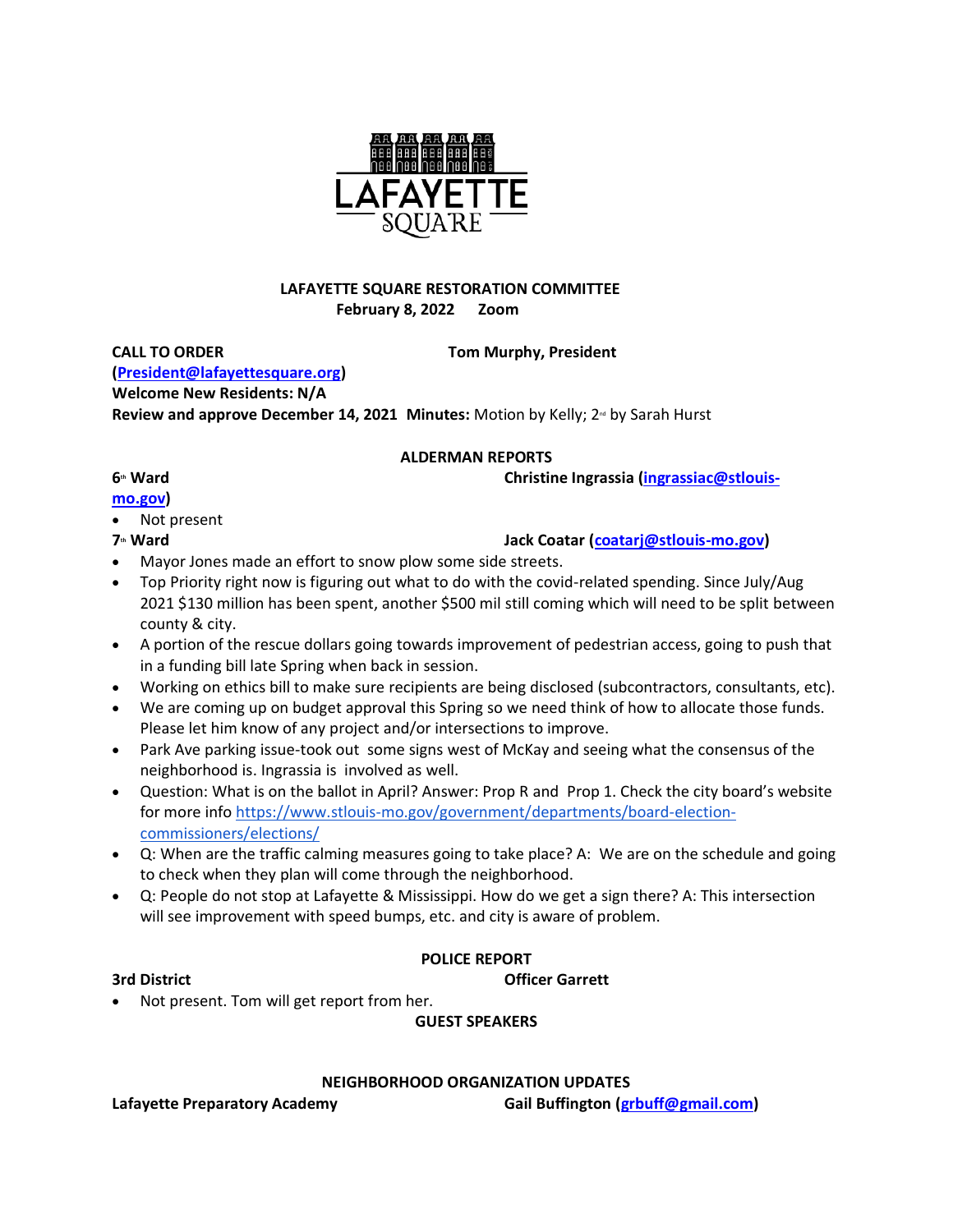### Not Present Lafayette Park Conservancy (LPC) Michael Bushur **[\(mjbushur@gmail.com\)](mailto:mjbushur@gmail.com)**

# Not Present

# **Lafayette Square Arts Council Donna Korando [\(dkkorando@gmail.com\)](mailto:dkkorando@gmail.com)**

• More concert dates are in the works for 2022. First concert will be June 4th.

**Barr Branch Tiger Reed**

- Tiger Reed has been the new manager since August. SLPL has been awarded 4,000 long term hot spots that have been distributed amongst branches. Customers have until June 30th to check out hot spots. These hot spots can connect up to 15 devices at home and have access to internet. Qualifications to receive are a hot spot are can't already have access to internet and should be used for education. Tiger is requesting extras from other branches that have a surplus. Customers have been really happy with these efforts.
- Barr Branch offers notary services free of charge. Just ask you call ahead to make sure Tiger or their other notary is available.
- New happenings: Kicking off Black History Month program to help women be more successful in culinary arts. Started a new science fiction book club that everyone is welcome to join.

# **NEW AND ON-GOING BUSINESS**

### **Pocket Park Update**

• It is now owned by LSNA. The transfer was approved in 2021 and took place 12/30/21. Subcommittee is developing a vision for the space so it can be used in multiple ways. More info coming next month.

# **Change in Membership Meetings**

• Sqwires has changed their hours of operation (closed Monday and Tuesdays) so we are changing monthly meetings to the 2nd Wednesday of the month at 7pm. We hope to be back in person soon..

# **COMMITTEE REPORTS**

# **Treasurer's Report (Jan/Apr/Jul/Oct) Kelly Schlueter**

# **[\(treasurer@lafayettesquare.org\)](mailto:treasurer@lafayettesquare.org)**

- 2021 year end was good. Some over, some under so its a wash.
- Q: will membership get end of year report? A: Yes, Tom will give out at the next meeting or post on our website.

- We wrote a Letter of Support to the City for the new Park Ave business, Onyx Dagger Tattoo and Art Gallery.
- We have started to manage the Park House. Please email lsba@lafayettesquare.org for date availability or scan the new QR code in the Park House window.

# **Fundraising Jill Peckinpaugh**

# **[\(fundraising@lafayettesquare.org\)](mailto:fundraising@lafayettesquare.org)**

• Hosted a brainstorm session for 2022 and we have finalized a calendar of events. Save the dates will be in the next Marquis issue. Feb 26th will be a Mardi Gras hot dog stand at the Park House, April 16th Easter Egg in the Park, June 4th Garden Tour/Urban Oasis & hopefully antique fair (looking for subcommittees), July or August will be a run/walk, Oct 29th Halloween Masquerade Ball & Auction, Dec 4 Light Up The Square, Dec 5th 52nd Annual Holiday House Tour. Please

# **Businesses Abigail Schlueter [\(lsba@lafayettesquare.org\)](mailto:lsba@lafayettesquare.org)**